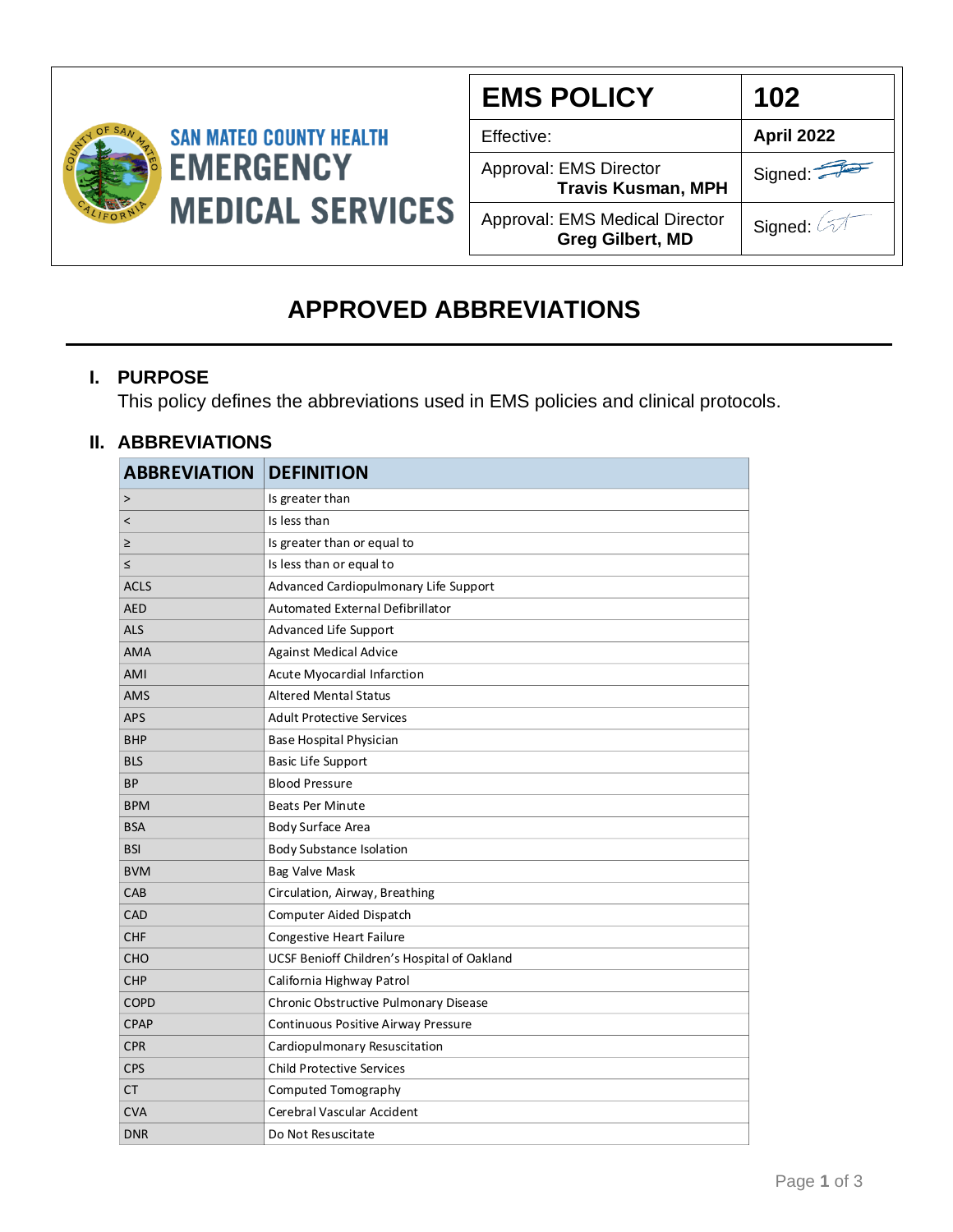

# **SAN MATEO COUNTY HEALTH EMERGENCY MEDICAL SERVICES**

| <b>EMS POLICY</b>                                         | 102        |
|-----------------------------------------------------------|------------|
| Effective:                                                | April 2022 |
| Approval: EMS Director<br><b>Travis Kusman, MPH</b>       | Signed:    |
| Approval: EMS Medical Director<br><b>Greg Gilbert, MD</b> | Signed: 4  |

| <b>ABBREVIATION</b> | <b>DEFINITION</b>                                                       |
|---------------------|-------------------------------------------------------------------------|
| <b>ECG</b>          | Electrocardiogram                                                       |
| <b>ED</b>           | <b>Emergency Department</b>                                             |
| <b>EHR</b>          | <b>Electronic Health Record</b>                                         |
| <b>EMS</b>          | <b>Emergency Medical Services</b>                                       |
| <b>EMT</b>          | <b>Emergency Medical Technician</b>                                     |
| <b>EMTALA</b>       | Emergency Medical Treatment and Active Labor Act                        |
| <b>EOA</b>          | <b>Exclusive Operating Area</b>                                         |
| <b>ETA</b>          | <b>Estimated Time of Arrival</b>                                        |
| EtCO <sub>2</sub>   | <b>End Tidal Carbon Dioxide</b>                                         |
| <b>ETT</b>          | <b>Endotracheal Tube</b>                                                |
| GCS                 | Glasgow Coma Score                                                      |
| H <sub>2</sub> 0    | Water                                                                   |
| <b>HIPAA</b>        | Health Insurance Portability and Accountability Act                     |
| <b>HR</b>           | Heart Rate (as depicted on an ECG) - not to be confused with pulse rate |
| IC                  | Incident Commander                                                      |
| ICS                 | Incident Command System                                                 |
| <b>IFT</b>          | Inter-facility Transfer                                                 |
| <b>IM</b>           | Intramuscular                                                           |
| IN                  | Intranasal                                                              |
| IO                  | Intraosseous                                                            |
| IV                  | Intravenous                                                             |
| <b>IVP</b>          | Intravenous Piggyback                                                   |
| LOC                 | Level of Consciousness                                                  |
| <b>MCI</b>          | Multi Casualty Incident                                                 |
| <b>MHOAC</b>        | Medical/Health Operational Area Coordinator                             |
| <b>MOI</b>          | Mechanism of injury                                                     |
| <b>NIMS</b>         | National Incident Management System                                     |
| <b>NREMT</b>        | National Registry of Emergency Medical Technicians                      |
| <b>NS</b>           | <b>Normal Saline</b>                                                    |
| <b>NTG</b>          | Nitroglycerin                                                           |